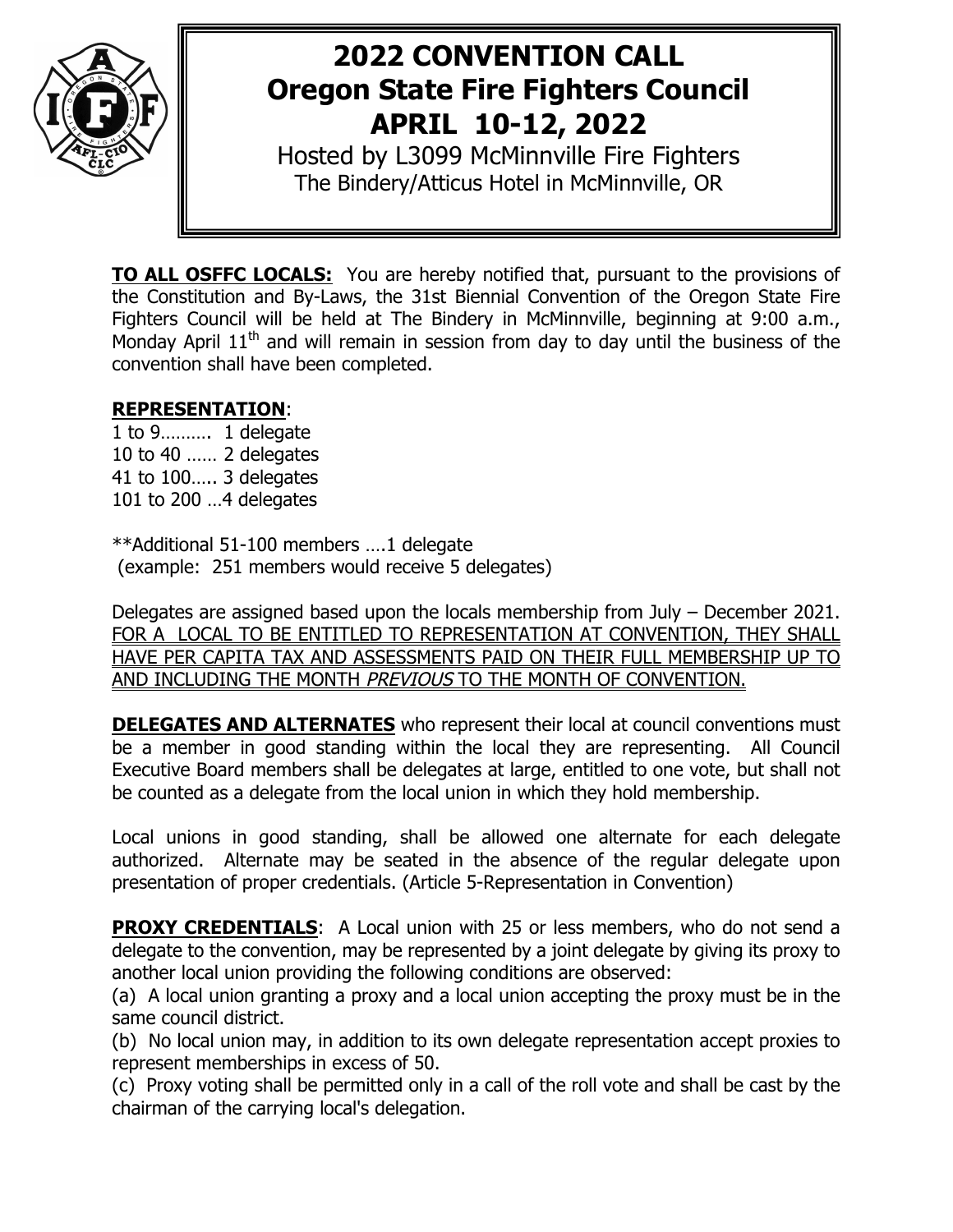## **OSFFC 2022 CONVENTION CALL Page 2 of 3**

**SUBMISSION OF CREDENTIALS:** A credential for each delegate and alternate is to be returned to the Council Secretary-Treasurer by April 1, 2022. Identification of individuals may be required upon registration at Convention Headquarters. In order for credentials to be accepted they must be signed by both the Local President and Secretary, and must have the seal of the local affixed.

**AMENDMENTS AND CONVENTION RESOLUTIONS:** Amendments to the Constitution and By-Laws or resolutions for convention action must be submitted to the Council Secretary-Treasurer at least 30 days prior to the convention. If a resolution has a cost factor it must be provided by the author of the resolution and verified by the Council Secretary-Treasurer. Amendments to the Constitution and By-Laws should state the article and section affected by the resolution. ALL RESOLUTIONS SHOULD BE FORWARDED TO THE OFFICE OF COUNCIL SECRETARY-TREASURER NO LATER THAN March 10, 2022. Resolutions should have the signature of the principle officer who is submitting the resolution and must included that locals official seal. Rules may be suspended at convention to submit a late resolution.

**REGISTRATION FEES**: A registration fee of \$200.00 per convention delegate and alternate in attendance must be paid at time of registration.

### **Special Events:**

**Sunday, April 10th** - Michelbrook County Club, 1301 NW Michelbook Lane, McMinnville - A SEPARATE COST \$60.00

**Monday, April 11<sup>th</sup>** – Downtown McMinnville Pub Crawl

All information will be posted at www.osffc.org and under 2022 Convention Information.

The convention events will be open to any guests of a delegate, alternate, spouse or affiliate desiring to attend the event and may be charged an additional fee.

### **HEADQUARTERS AND HOTEL RESERVATIONS** – SEE ATTACHMENT